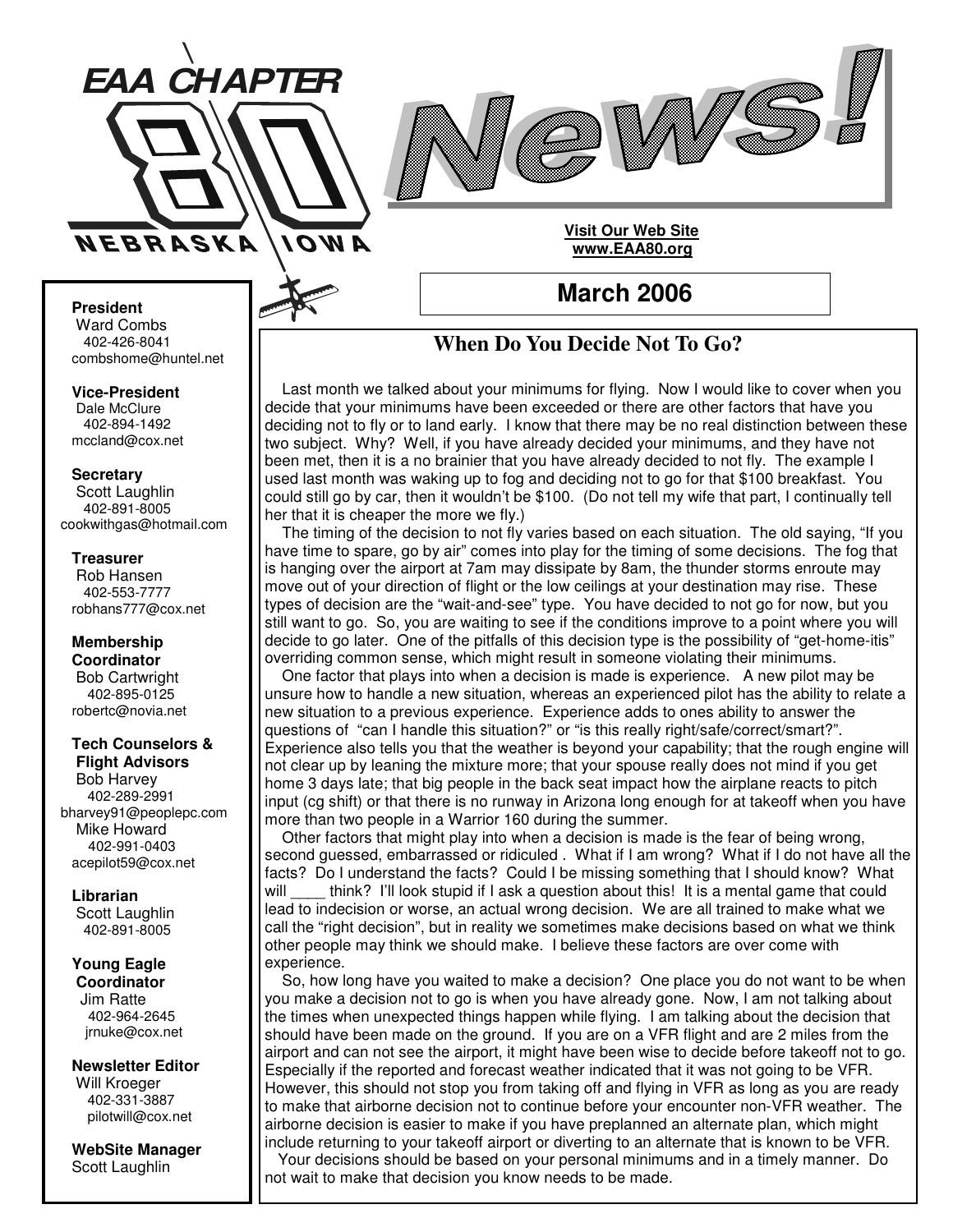# $M$ eeting Time & Location.

The Chapter 80 monthly meeting will be held at 7PM on Monday, March 13th at the FNG Hangar at Plattsmouth Airport. It is the large hangar to the north of the FBO office. Plattsmouth airport (PMV) is located south of Plattsmouth on Hwy 75. Stay on Hwy 75 until south of Plattsmouth. Take a right on Church Road, which is the first right after the highway goes back to two lanes. Another option is to just fly in.

# $M$ arch Program.

Kevin Faris and his RV-7 will be our program. His main topic will be about wiring, but I am sure he will answer any questions you may have on RVs. See his pictures on the last page.

**We are still looking for that person** willing to purchase cookies, show up 30 minutes early and make the coffee for the meetings. TW can't do the audio setup and make coffee each meeting. The cookies etc will be paid for by the chapter. Please contact a chapter officer.

# **EVENTS:**

| 1st Sat | Chapter 1055 breakfast | York, NE     |
|---------|------------------------|--------------|
| 3rd Sat | Chapter 569 breakfast  | Crete, NE    |
| Mar 18  | <b>Fajitas Madness</b> | Wahoo Hangar |
|         | 12:00 to 13:00         |              |
| Apr 08  | Fly-In (B) Pancakes    | Beaumont, KS |
| Apr 08  | K-State Fly-In (B)     | Salina, KS   |

(Come tour K-State at Salina's aviation program and check out the campus-wide open house! The fly-in starts at 8 with a pancake breakfast. An FAA Wings seminar will be held at 10 a.m. Flower Aviation will offer a 50 cent per gallon discount on avgas that day for fly-in participants!)

| Apr 4-10                                | Sun-N-Fun*                                                  | Lakeland, FL  |  |
|-----------------------------------------|-------------------------------------------------------------|---------------|--|
| May 13                                  | Fly-In (B) Pancakes                                         | Beaumont, KS  |  |
| <b>May 20</b>                           | Spring Fly-In                                               | Newton, KS    |  |
| May 20-21                               | lowa Big Kids Toy Show                                      | Iowa City, IA |  |
| May 20-21                               | 3rd Annual Twin City Air Festival Festus, Mo                |               |  |
| May 21                                  | $Fly-In(B)$                                                 | Cherokee, IA  |  |
|                                         | (Starts at 7. Free pancakes for pilots plus one. Cessna and |               |  |
|                                         | Cirrus will have new planes on field for viewing and demo   |               |  |
| flights. Other used aircraft for sale.) |                                                             |               |  |
|                                         | Jun 24&25 EAA Regional Fly-in                               | Watkins, CO   |  |
|                                         | July 24-30 EAA AirVenture                                   | Oshkosh, WI   |  |
|                                         |                                                             |               |  |

# **Young Eagles**

Well, it isn't a day in May, but that feeling is getting closer. Here are the dates on the calendar so far…will take other requests. Start with that volunteer spirit and sign up early! All times are 0900 at Millard.

April 29th, May 13th, June 17th with the 18th as backup date for SAC Museum Campers, June 24th, and July 8th. No dates set for Sep/Oct/Nov…will worry about them later. Jim Ratte

*March Fajitas Madness (MFM).* TW and his gang of merry cooks are at it again. This time they are preparing to tempt our taste buds with steak and chicken fajitas at

the now famous Wahoo Hangar. Tom has asked me to pick a date. So, I pick Saturday March 18th at 1200. Why? Well, I don't have anything else planned that day. TW did say they will need a head count for this one. So, call TW or see him at the meeting on the 13th if you want to be there for fun and food or if you are willing to help out.

**Have you seen the new button on our website?** Scott has added a button for events. Right now it only has the proposed dates for Young Eagle flights. But, it could have more info if there are people out there willing to submit event dates to Scott. This button will help you find the date, time and location of any listed event.

**FROM THE MEMBERSHIP COORDINATOR -** Bob Cartwright CAUTION CAUTION Any 2006 dues not paid are now delinquent. If you have not paid your 2006 dues, this will be your last newsletter. If you would like to continue to be a member of EAA Chapter 80, then please make your \$20 dues check payable to EAA Chapter 80 and mail to:

EAA Chapter 80 C/O Bob Cartwright 12874 Skypark Dr. Omaha, NE 68137

# **AVI8ORS TO PERFORM BENEFIT CONCERT FOR NATIONAL GUARD FAMILIES - by Bob Moser**

The AVI8ORS Ensemble will perform a benefit concert for the families of the Nebraska National Guard troops currently deployed. Funds raised will help cover the high shipping costs of sending packages to loved ones "in harm's way" around the world. In addition to the AVI8ORS music, NE Governor Dave Heineman and Major General Roger Lempke of the Nebraska National Guard will be speakers for the event. The event, dubbed "Remember Our Heroes – Past and Present" will be held at 7:00 pm on Tuesday March 28th, 2006 at Westside Church in Omaha. This modern 1600 seat facility is located at 15050 W Dodge Road and has full handicap access. The AVI8ORS Ensemble is a popular Omaha based musical group which performs the music of the WWII era in USO show style, using the original melodies and harmonies of the 1940s. Since 1999, they have performed for audiences all over the US and were ultimately honored in 2004 by performing for the WWII Memorial dedication ceremonies in Washington DC. Called a "high quality act" by critics, the group blends subtle choreography and dialog with their music. Group members perform in authentic World War II uniforms, which add the proper sights to complement the vintage sounds. "Ours is a very patriotic show with rich harmonies and war-era

music. We're obviously excited to share our performance with people who've dedicated their lives to ensuring our freedom and security," said the group's director, Bob Moser. "The group's repertoire consists of about 85 songs from the 30s and 40s. These are joyful, moving, sentimental and sometimes silly tunes that characterize a love of life and country," Moser said. The group is currently seeking corporate or private sponsorship for this event so that 100% of the \$10 suggested gate donation will go to the NE Guard families.

Additional information is available by calling the AVI8ORS office at 402-216-4847 or on the AVI8ORS website – www. avi8ors.com.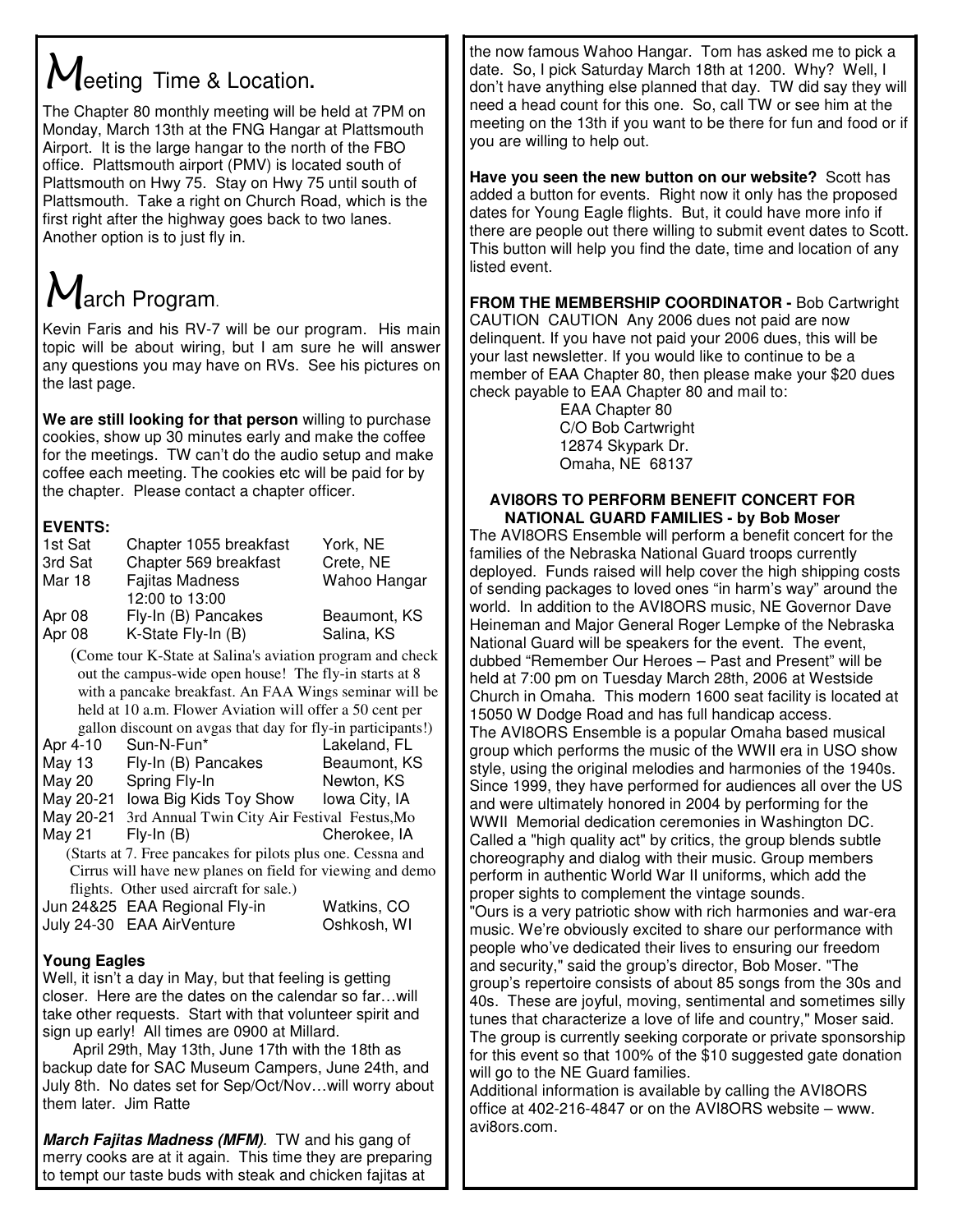# *EAA Chapter 80 February 2006 Minutes*

February 13, 2006

The meeting was called to order at 7:00 PM by Dale McClure at the Millard American Legion Hall on February 13<sup>th</sup>. In attendance were 48 members and two guests.

A motion was made and passed to accept the January minutes.

# **Treasurers Report**:

• Treasurer Rob Hansen reported expenses of \$328.01, income of \$535.99 and a balance of \$6,519.91 in the checking account. Total Cash assets were reported to be \$13,164.11. A motion was made and passed to accept the treasurer's report. A motion was made maintain a \$2,000 balance in the checking account and deposit the rest in a CD. The motion carried.

# **Young Eagles**:

- Upcoming events have been posted on the website (www.eaa80.org)
- **Builder's Reports**:
- Bob Condrey, Scott Laughlin, Tom Wieduwilt and Kevin Faris reported progress made on their aircraft projects.

# **Tech Counselor / Flight Advisor:** Nothing to report

**Fly-out Schedule:** Tom Weiduwilt is planning a Fajita Feast on a Saturday at the Wahoo Hangar.

**Librarian Report:** A general call was made for books and tapes that were checked out to be returned.

**Old Business:** No old business was discussed

**New Business:**

- Pat Houlihan mentioned that he has the scales if anybody needs them.
- $\bullet$  Leigh Hedrick announced there will be a dedication at the Blair airport on June  $3<sup>rd</sup>$  and the Governor will be in attendance.
- Mariano Rosales announced that he is willing to organize a group photo shoot to keep costs at a minimum and is looking for interested parties with flying aircraft. His website is http://www.12oclocklevel.com/ if anyone is interested in having their aircraft photographed in flight.
- Aircraft parts were displayed from various member's projects.

# **Monthly Raffle:**

- Leigh Hedrick donated a shirt that was given away in the raffle along with a plastic model of a J-3 cub.
- Scott Laughlin won the cash and donated it back to the chapter.

# **Program:**

• Mr. Dale McClure presented a portion of a video "In the Shadow of the Blade" about Vietnam helicopter pilots and the folks touched by them and the Huey helicopter.

The meeting was adjourned at 8:20 PM.

Have a good day, Scott Laughlin

**Aircraft Instruments Still for Sale**: Mike Howard still has a lot of instruments for sale. See the January newsletter for details or call Mike at 402-991-0403.

**This may be your last chance to get one or both of the 2 remaining cases of AeroShell 15-50 oil for \$35/case.** Call 402-733-1740 or visit with Robert Veneck at the meeting to arrange your purchase.

**Stits Sky coupe** side-by-side with stick project. 90hp Franklin with 50hrs. Needs wing rebuilt, prop, windshield, interior and cowling. Stored 3-4 years. \$5800. Contact Dick Baber 712-322-8074 or 402-697-5160 or dickbaber@att.net

A share of a **1956 Cessna 172 for \$6,000**, 6200 total time. Engine 600 Hr. since complete/major overhaul. Hangared at MLE (Millard) Presently insured for flight training. Contact Tom Wieduwilt (TW) -- 734-6580 or 305-2303 cell.

**Cont 0200A** out of C150, Overhaul 9-19-79, Tach time: 3780, 1244 Hrs. on eng. Complete engine...everything there. Call: Jan Daniels Home: 402-493-0789 (try 1st) or Cell: 402-670-2375.

**FREE for the Taking** - 42 inch high 4'x 8' work bench at the Wahoo Hangar. We need the space. Contact Ron Wood for more info.